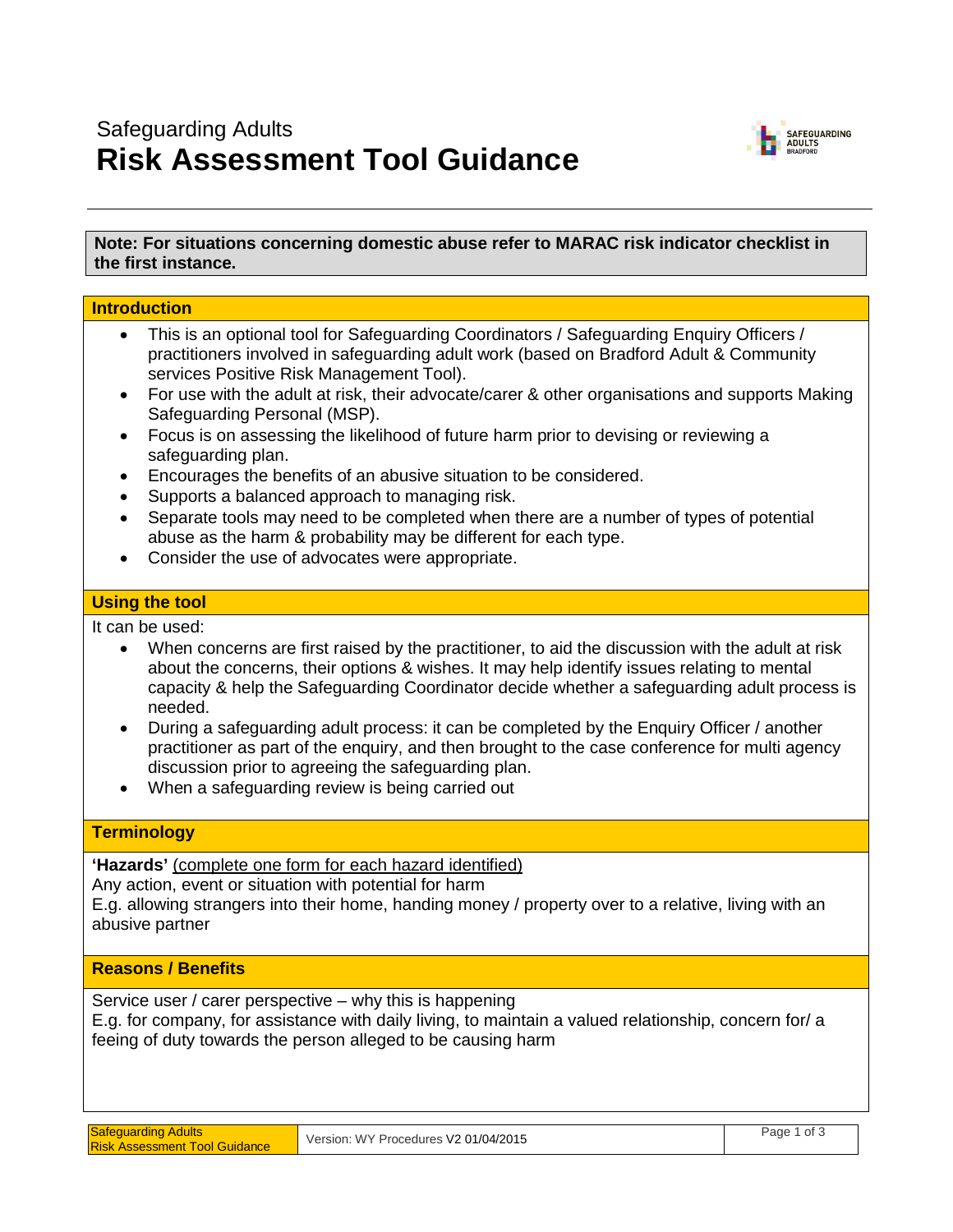## **Protective measures already in place**

Depending upon the stage that the tool is being used this could mean:

- The safeguarding action taken immediately after the concern raised known as the Immediate Safeguarding Plan (ISP)
- An interim safeguarding plan additional measures put in place as more has been learned about the situation aiming to protect the person until the enquires are completed.
- The safeguarding plan agreed at the end of a safeguarding adult process if the tool is being used for review purposes

## **Foreseeable harm / probability**

#### **1. Description**

Useful to think about the categories of abuse: physical, emotional, sexual, financial, neglect, organisational & discriminatory.

And the definition of harm-

'including but not limited to:

- Ill treatment (including sexual abuse, exploitation and forms of ill treatment which are not physical);
- the impairment health (physical or mental) or development (physical, intellectual, emotional, social or behavioural);
- self harm and neglect;
- unlawful conduct which adversely affects property ,rights or interests (for example, financial abuse)

Law Commission (2011)

Assessment should consider whether anyone else is at risk of harm

# **2. Grading of seriousness/probability**

- Grading is a matter of professional judgement
- It needs to be based on information about current circumstances, environment, past behaviour/incidents (nature, frequency, duration) vulnerability of adult at risk and dangerousness of the person alleged to have caused harm
- Relevant information should be obtained from other organisations / people e.g. police, GP, health & social care bodies, housing, family, carers etc
- It should take into account the protective measures already in place.
- More than one grading may be needed e.g. person may be at greater risk of harm emotionally than physically
- A safeguarding adult meeting is the ideal forum to make a multi agency risk assessment

# **Action agreed**

Consider whether further action is needed to protect the person & whether this is best done through safeguarding /another process or by a referral to another service.

Ensure there is a conversation with the adult at risk in order to establish his/her views.

Safeguarding plans must be clearly recorded. There is the option of doing this here, on the minutes if there has been a safeguarding meeting or on the adult protection portal.

| <b>Safeguarding Adults</b>           | Version: WY Procedures V2 01/04/2015 | Page 2 of 3 |
|--------------------------------------|--------------------------------------|-------------|
| <b>Risk Assessment Tool Guidance</b> |                                      |             |